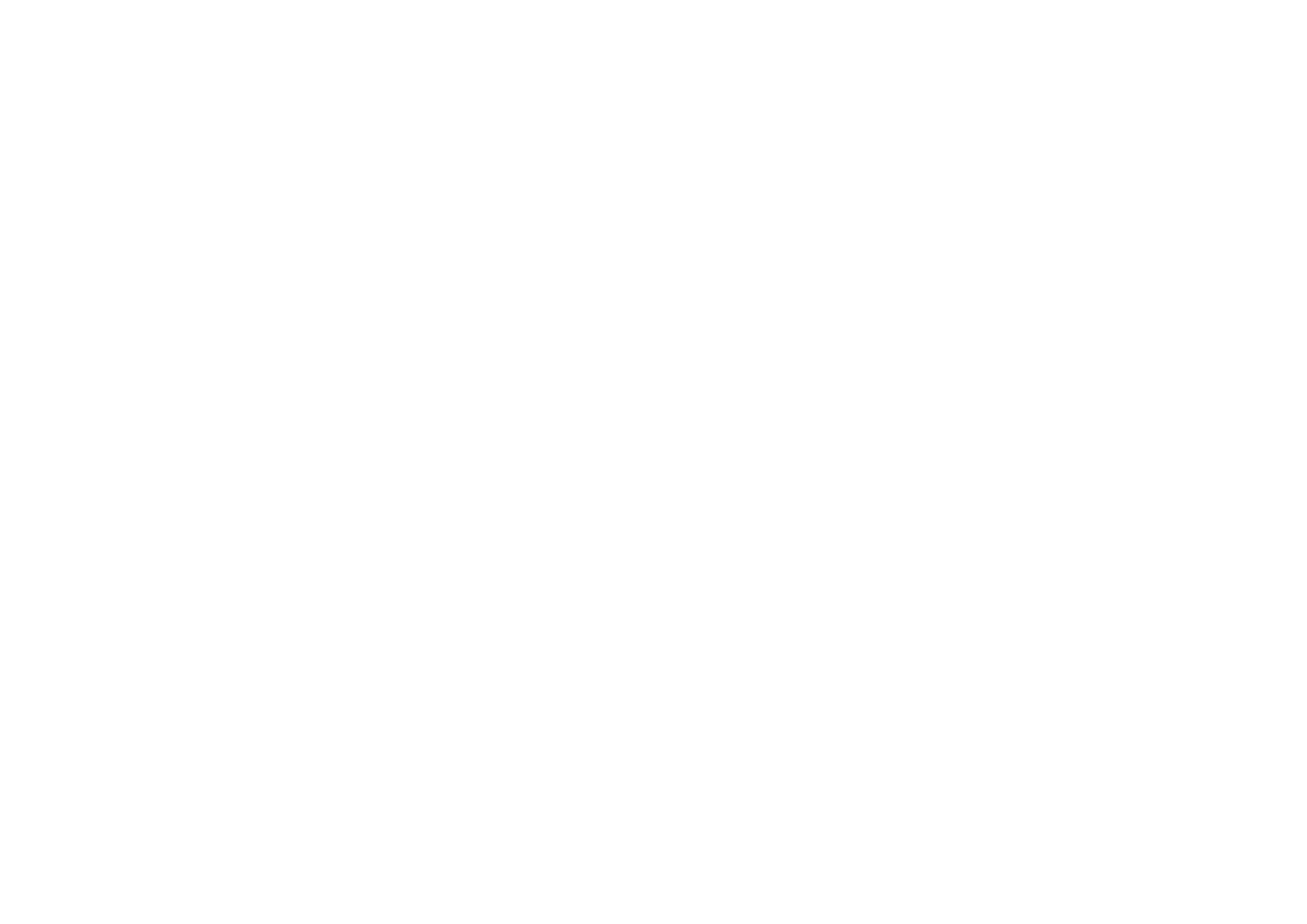### **! WARNING!**

### **Electric Shock Hazard**

Failure to follow this advice may result in electric shock or death.



- Before carrying out any work on the electrical section of the appliance, it must be disconnected from the mains electricity supply.
- Connection to a good earth wiring system is absolutely essential and mandatory.
- Alterations to the domestic wiring system must only be made by a qualified electrician.

### **! WARNING!**

### **Fire Hazard**

Failure to follow this advice may result in overheating, burning, and injury.



• Do not use adapters, reducers, or branching devices to connect this appliance to the mains power supply.

## **! WARNING!**

**Cut Hazard**

Failure to use caution could result in injury.

• Take care: some edges are sharp.

### WARNING!

**To avoid hazard, follow these instructions carefully before installing or using this appliance.**

- Please make this information available to the person installing the appliance — doing so could reduce your installation costs.
- This appliance must be installed and connected to the mains power supply only by a suitably qualified person according to these installation instructions and in compliance with any applicable local building and electricity regulations. Failure to install the appliance correctly could invalidate any warranty or liability claims.
- If the installation requires alterations to the domestic electrical system, call a qualified electrician. The electrician should also check that the socket cable section is suitable for the electricity drawn by the oven.
- The oven must be earthed.
- If the power supply cable is damaged, it must be replaced by the manufacturer, its service agent or similarly qualified person in order to avoid a hazard.
- Isolating switch: ensure this oven is connected to a circuit which incorporates an isolating switch providing full disconnection from the power supply in accordance with the wiring rules.
- Do not use adaptors, reducers or branching devices to connect the oven to the mains electricity supply, as they can cause overheating and burning.
- Ensure the cavity is completely sealed with no gaps. This is to ensure the oven cooling system functions correctly.
- The appliance must not be installed behind a decorative door in order to avoid overheating.



409<br>1990 - Paul Barnett, amerikansk matematik<br>1990 - Paul Barnett, amerikansk matematik

## **! WARNING!**

### **Very Heavy** Failure to follow this advice may result in serious injury.

• Do not attempt to lift this product unassisted.

#### IMPORTANT! SAVE THESE INSTRUCTIONS

The models shown in this installation guide may not be available in all markets and are subject to change at any time. For current details about model and specification availability in your country, please go to our website www.fisherpaykel.com or contact your local Fisher & Paykel dealer.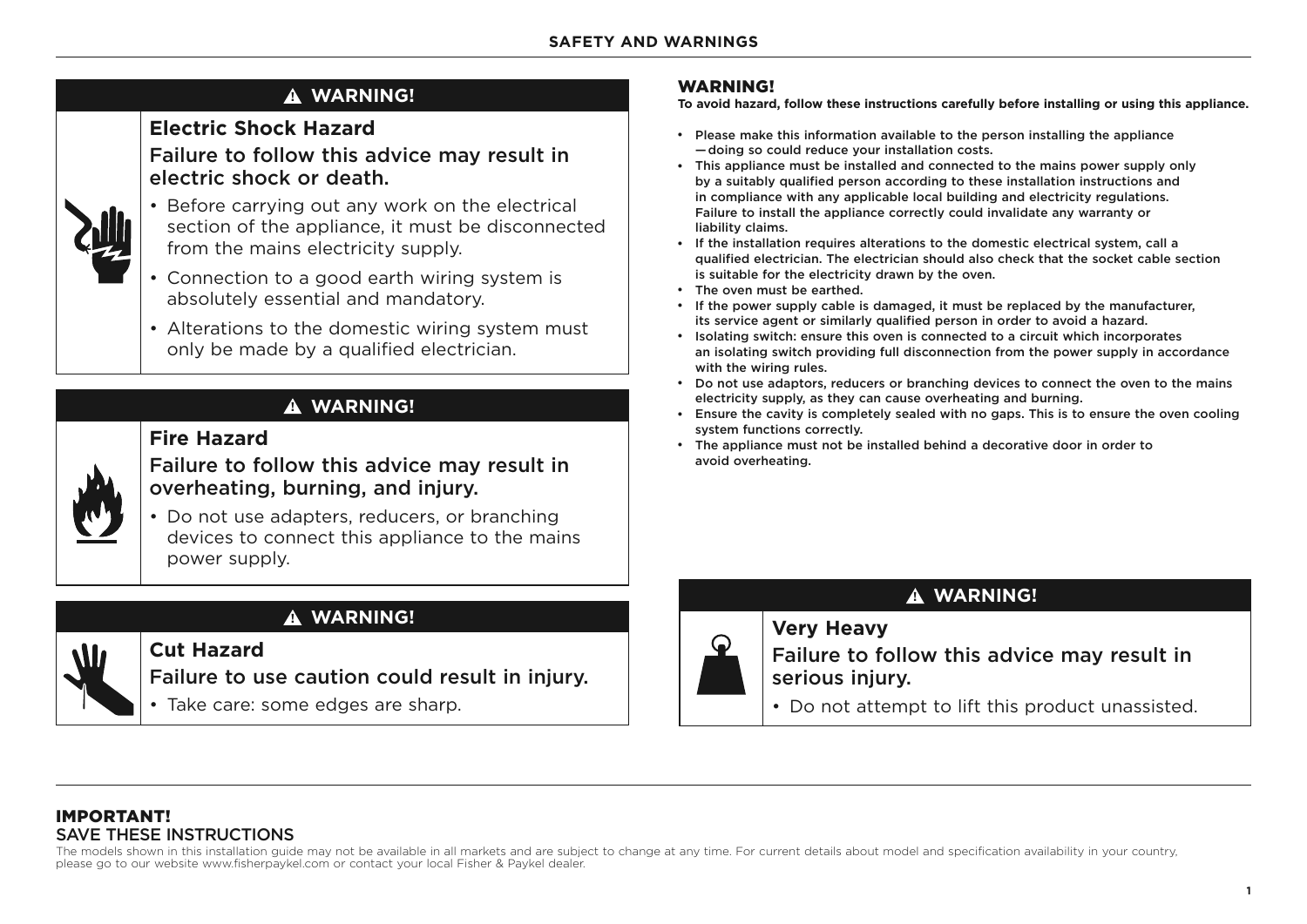

#### **PRIOR TO INSTALLATION**

- the benchtop and oven cavity are square and level, and are the required dimensions.
- the installation will comply with all clearance requirements and applicable standards and requlations.
- a suitable isolating switch providing full disconnection from the mains power supply is incorporated in the permanent wiring, mounted and positioned to comply with the local wiring rules and regulations. The isolating switch must be of an approved type and provide a 3 mm air gap contact separation in all poles (or in all active [phase] conductors if the local wiring rules allow for this variation of the requirements).
- the isolating switch will be easily accessible to the customer with the oven installed.
- the electrician provides sufficient free length of power supply cable to reach from the bottom rear of the cavity to at least 1.5 metres in front of the bottom edge of the opening.
- the cable may enter the cavity from the side, top or bottom, but top entry must be at the rear of the cavity.
- the oven connection socket (if fitted) is outside the cavity if the oven is flush to the rear wall.
- the oven will rest on a surface that can support its weight.
- the height from the floor suits the customer.
- you consult local building authorities and by-laws if in doubt regarding installation.

#### IMPORTANT!

**Some environmental factors and cooking habits can cause condensation in and around the oven during use. To protect surrounding cabinetry from possible damage caused by frequent or excessive condensation, we recommend moisture-proofing the oven cavity.**

#### **AFTER INSTALLATION**

#### IMPORTANT!

**Please take extra care not to damage the lower trim of the oven during installation. The trim is important for correct air circulation and allows the door to open and close without obstruction. The manufacturer does not accept any responsibility for damage resulting from incorrect installation.**

- the oven door(s) can open fully without obstruction.
- do not seal the oven into the cabinetry with silicone or glue. This makes future servicing difficult. Fisher & Paykel will not cover the costs of removing the oven, or of damage caused by this removal.
- the power supply cable does not touch any hot metal parts.
- the isolating switch is easily accessible to the customer with the oven installed.
- vou complete the 'Final checklist' at the end of the installation.
- if, after following the instructions given, correct performance cannot be achieved, please contact your nearest Fisher & Paykel Authorized Service Center, Customer Care, or contact us through our local website listed at the end of this document.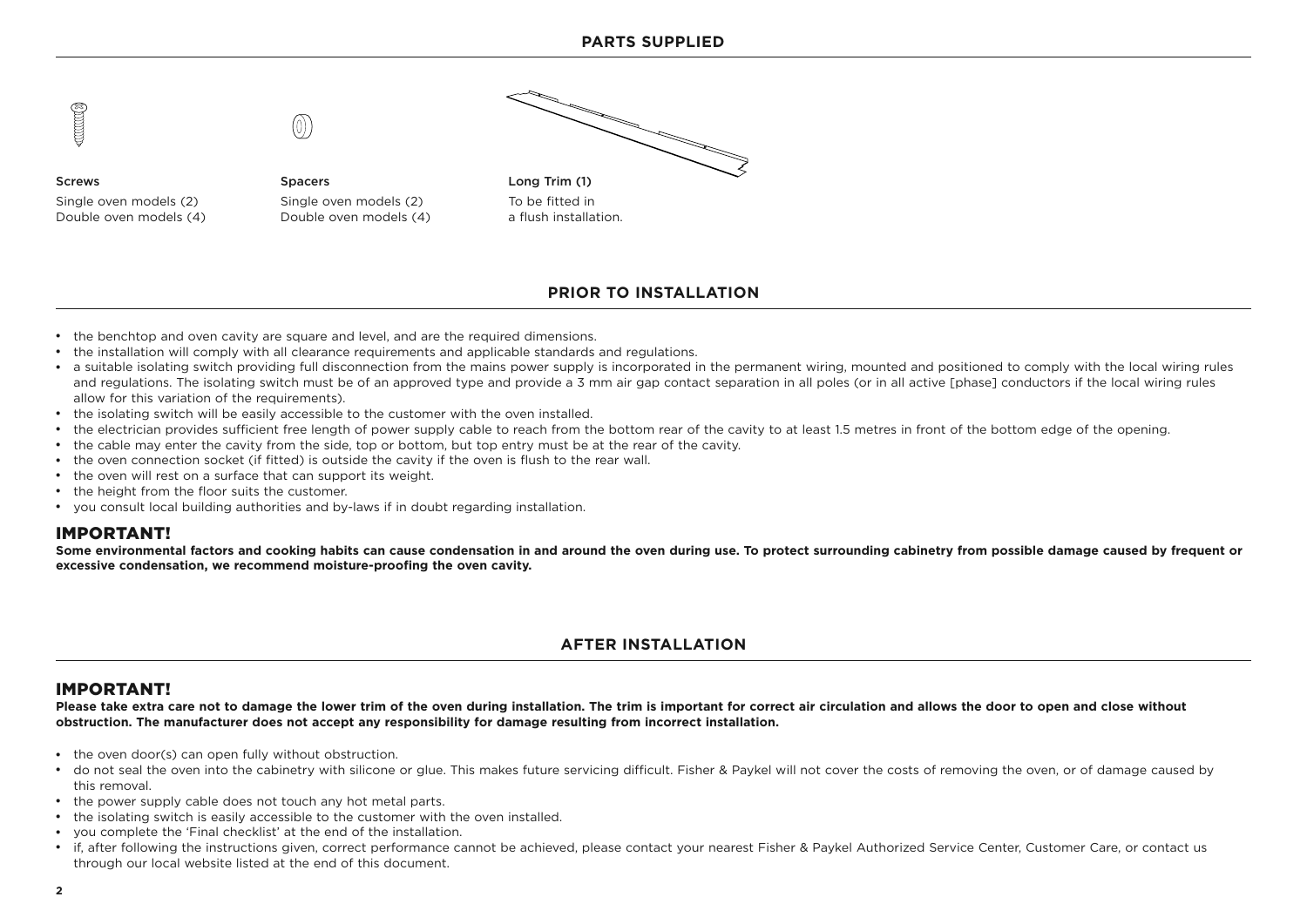









|                                                                    | <b>OB76SD</b> |  |
|--------------------------------------------------------------------|---------------|--|
| <b>PRODUCT DIMENSIONS</b>                                          | МM            |  |
| (A) Overall height of product                                      | 690           |  |
| (B) Overall width of product                                       | 760           |  |
| © Overall depth of product (excl. handle and dials)                | 610           |  |
| (b) Depth of oven front and control panel (excl. handle and dials) | 40            |  |
| $\epsilon$ ) Depth of chassis (does not include oven front)        | 569           |  |
| (F) Height of chassis                                              | 675           |  |
| (6) Depth of door (open) (measured from front of door)             | 550           |  |
| (H) Overall width of chassis                                       | 720           |  |

Note: If flush installing, you need to replace the lower trim with the supplied long trim at the base of the oven, and the depth of the control panel  $\circledcirc$  with the fitted spacer is larger than conventional ovens. Ensure you have created a 42mm recess in cabinetry.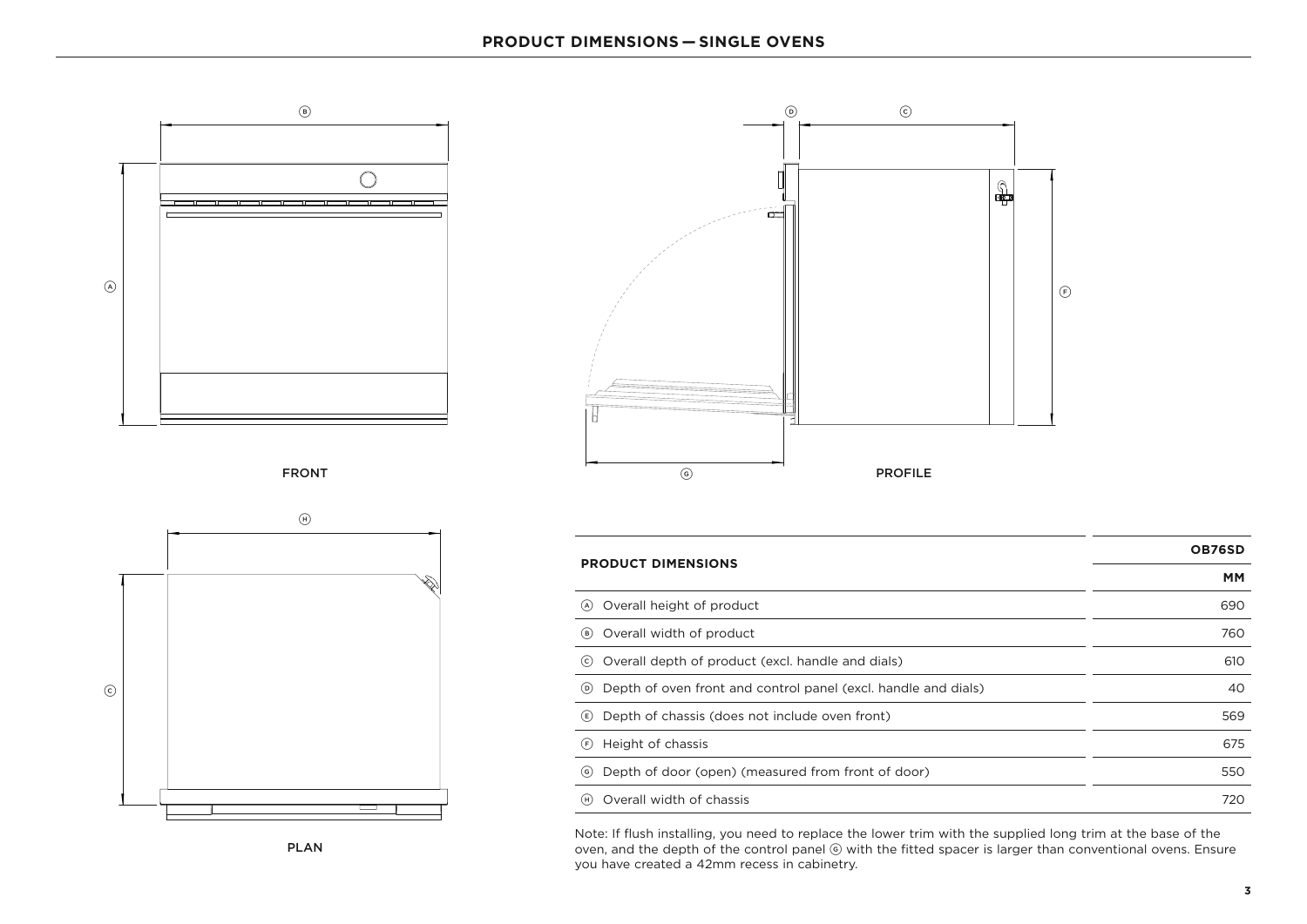

min 2mm

If installing a cooktop above the oven, ensure adequate clearance is provided for the cooktop as per the cooktop manufacturer's instructions.

Ensure the cavity is completely sealed with no gaps. This is to ensure the oven cooling system functions correctly.

Notes: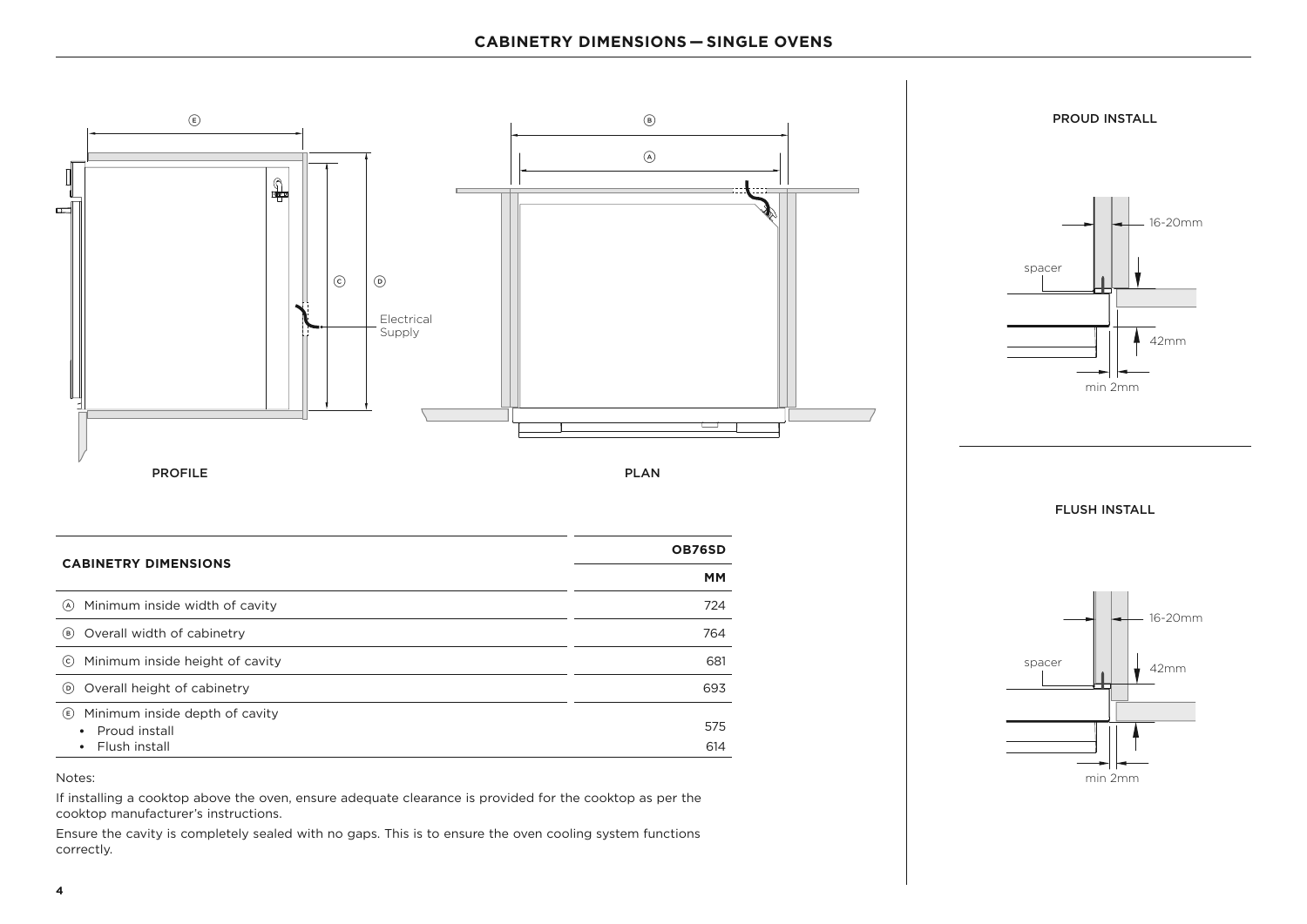#### **PRODUCT DIMENSIONS — DOUBLE OVENS**











| <b>PRODUCT DIMENSIONS</b>                                             | <b>OB76DD</b> |
|-----------------------------------------------------------------------|---------------|
|                                                                       | MМ            |
| Overall height of product<br>(A)                                      | 1232          |
| Overall width of product<br>(в)                                       | 760           |
| Overall depth of product (excl. handle and dials)<br>(c)              | 610           |
| Depth of oven front and control panel (excl. handle and dials)<br>(D) | 40            |
| Depth of chassis (does not include oven front)<br>(E)                 | 569           |
| Height of chassis<br>(F)                                              | 1218          |
| Depth of upper door (open) (measured from front of door)<br>(G)       | 550           |
| Depth of lower door (open) (measured from front of door)<br>(H)       | 530           |
| Overall width of chassis                                              | 720           |

**5** oven, and the depth of the control panel G with the fitted spacer is larger than conventional ovens. Ensure Note: If flush installing, you need to replace the lower trim with the supplied long trim at the base of the you have created a 42mm recess in cabinetry.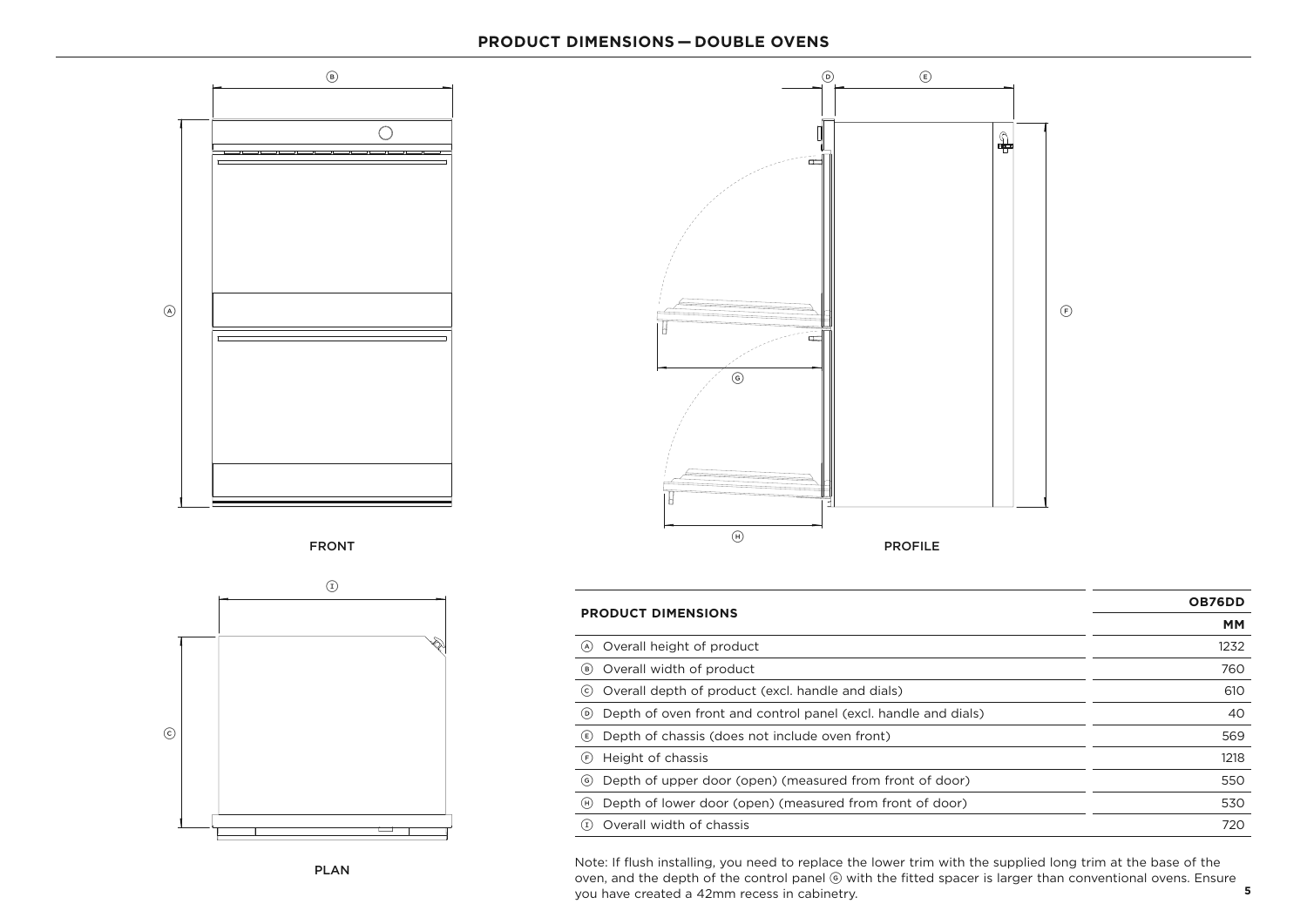#### **CABINETRY DIMENSIONS — DOUBLE OVENS**







PROUD INSTALL

spacer

min 2mm

16-20mm

42mm

42mm

16-20mm

#### Notes:

E Minimum inside depth of cavity

• Proud install • Flush install

If installing a cooktop above the oven, ensure adequate clearance is provided for the cooktop as per the cooktop manufacturer's instructions.

Ensure the cavity is completely sealed with no gaps. This is to ensure the oven cooling system functions correctly.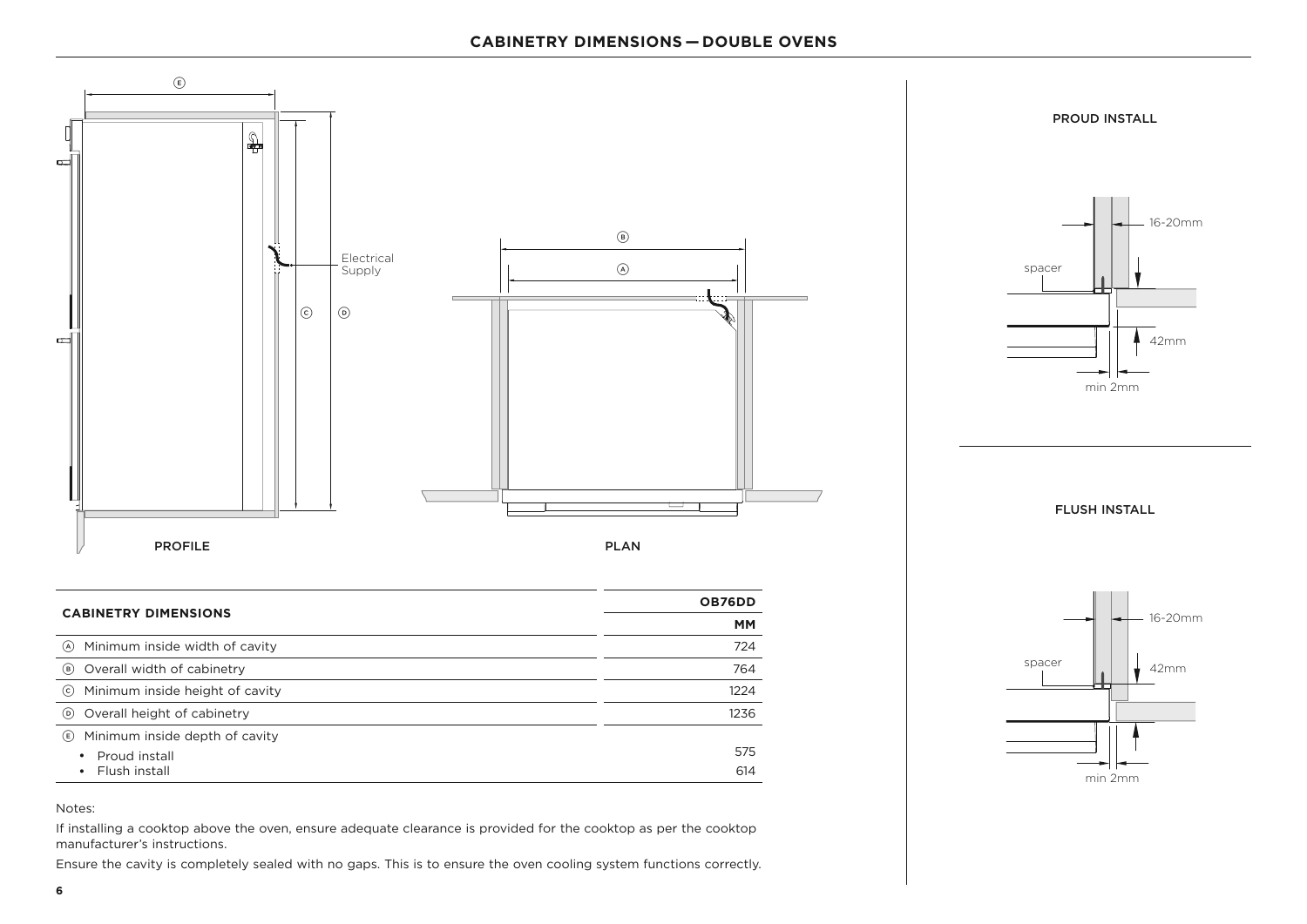Single model shown for illustration purposes only

### IMPORTANT!

- When you remove the oven from the carton be careful not to damage the lower trim. The trim is important for both ventilation and to ensure the door opens fully without obstruction.
- Ensure you remove the Long Trim from the packaging.



Remove the accessories box from the top of the oven and set aside.

Recycle responsibly.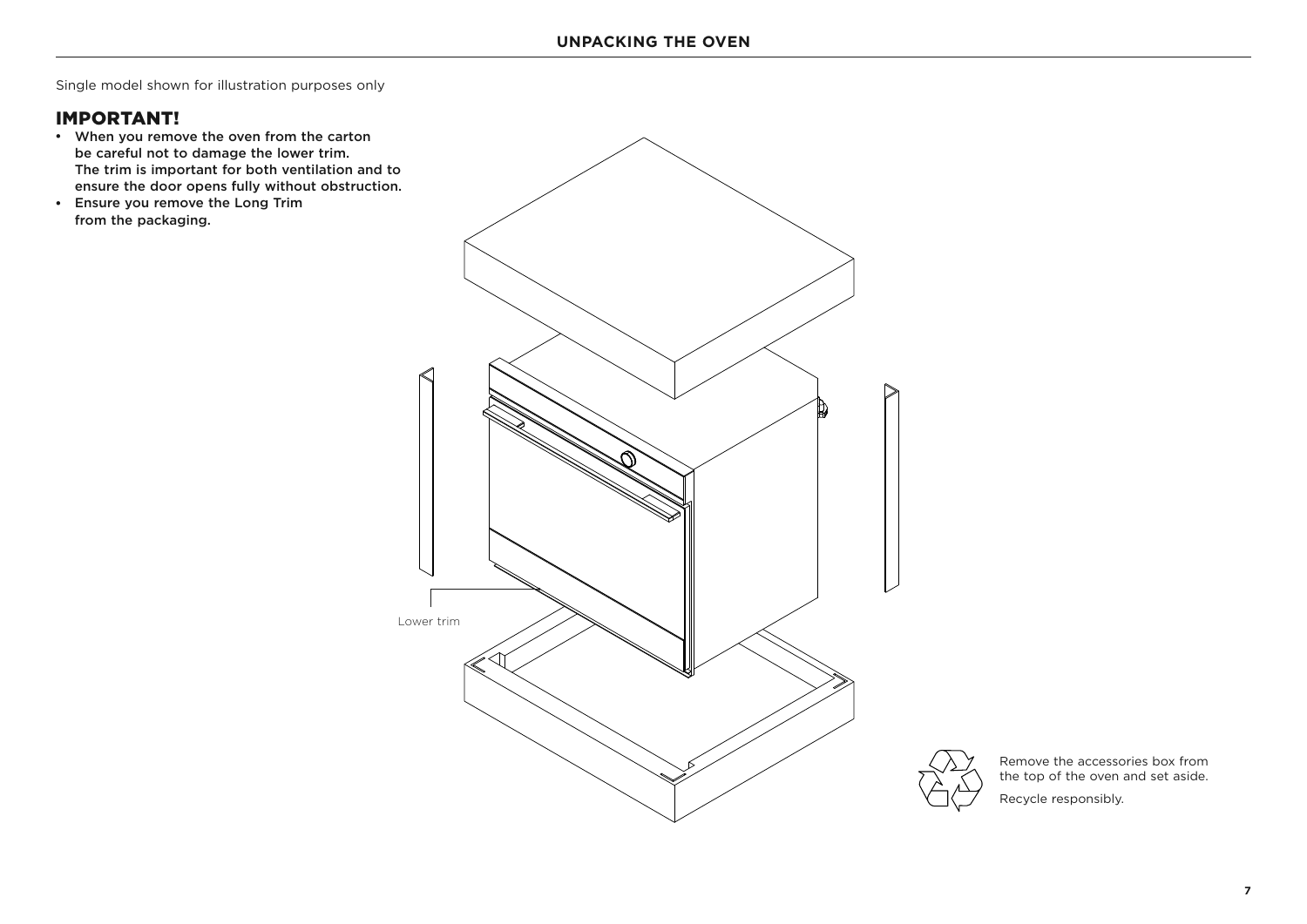#### IMPORTANT!

- $\cdot$  Take care, the oven door is heavy.
- **•** Do not lift the oven door by its handle. Doing so may damage the door.
- **Ensure the oven and the door are cool before you begin to remove the door.**
- **Before removing the door, ensure there is a large enough clear, protected surface in the kitchen to rest the door on.**

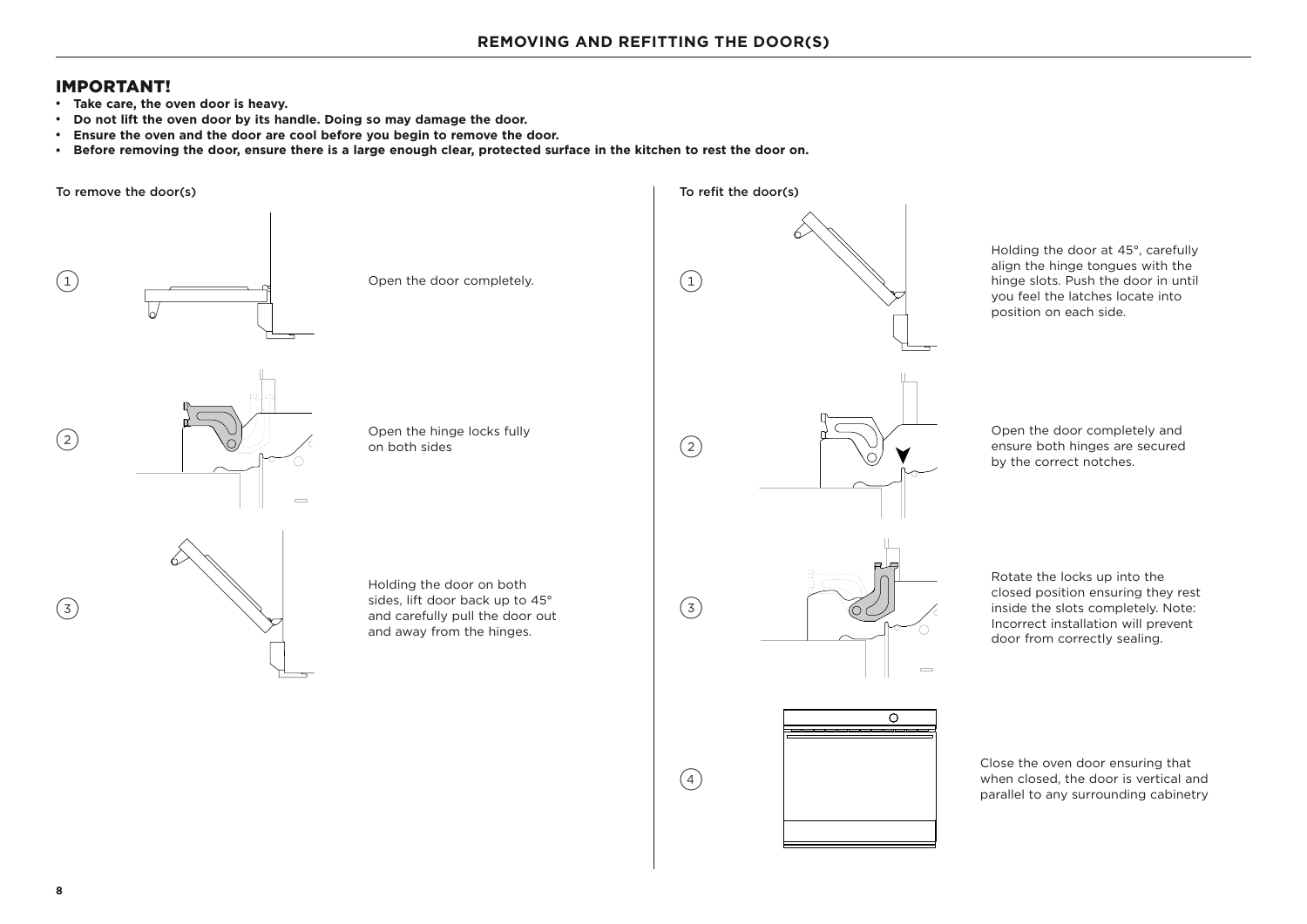| This oven must be earthed. |  |  |  |  |
|----------------------------|--|--|--|--|
|----------------------------|--|--|--|--|

| l | <b>MODEL</b> | <b>MAX POWER</b> | <b>H7</b> | <b>VOLTAGE</b> |
|---|--------------|------------------|-----------|----------------|
| z | OB76SD       | 4.25 kW          | 50 Hz     | 220 - 240 V~   |
|   | OB76DD       | 8.50 kW          | 50 Hz     | 220 - 240 V~   |





#### IMPORTANT!

- This oven must be connected to the mains power supply only by a suitably qualified person.
- This oven must be earthed.

We recommend that the power outlet is located in the right rear corner of the cabinet cavity. This allows the power supply cable to sit inside the rear chamfered corner of the oven and prevents it being jammed between the cabinet wall and rear of the oven.

#### Before connecting the oven to the mains power supply, check that:

- the domestic wiring system is suitable for the power drawn by the oven (as specified on the rating plate)
- the voltage corresponds to the value given on the rating plate.

Note: For connection to the terminal block the maximum conductor size is 6mm2.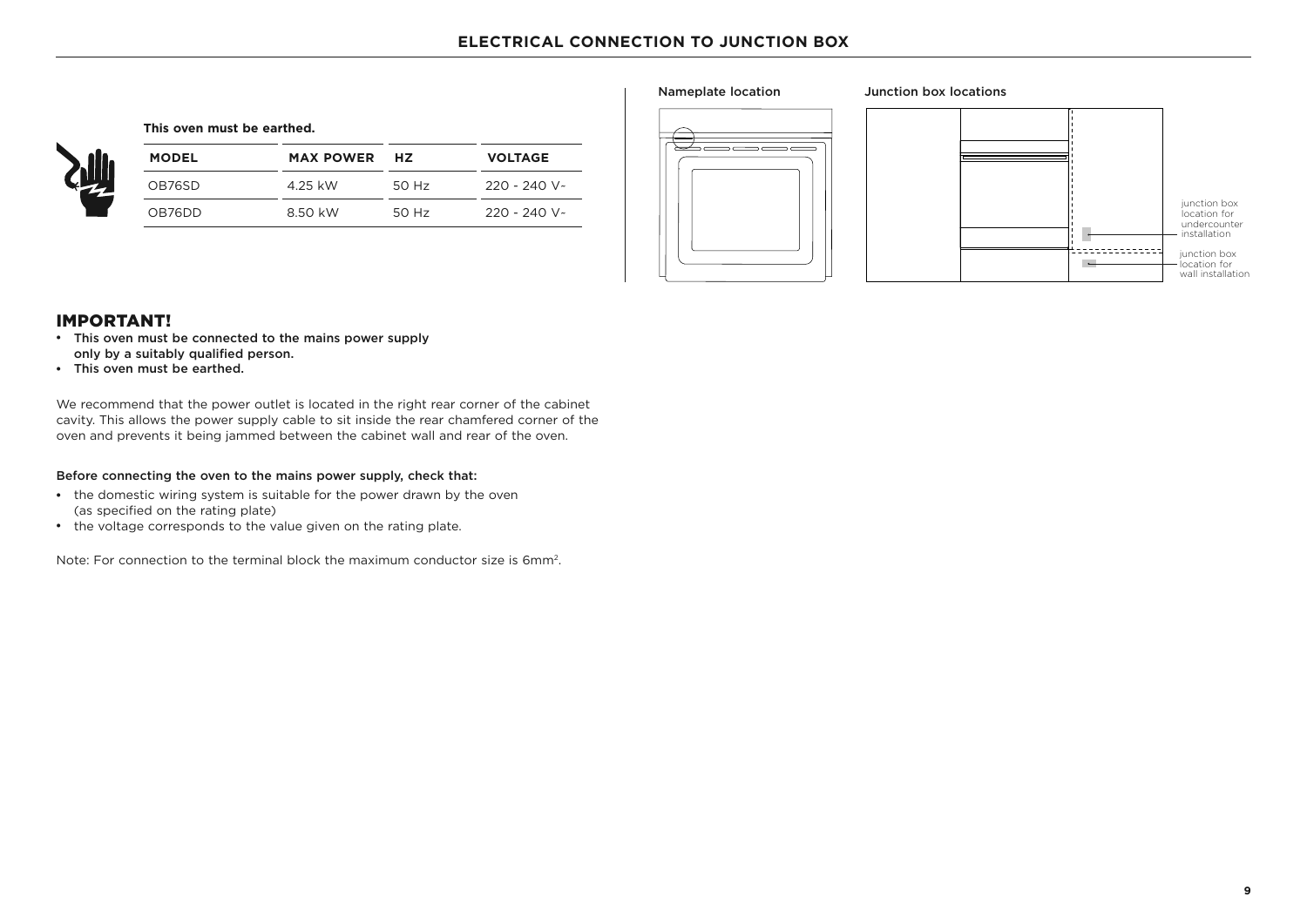

#### IMPORTANT!

- Do not lift the oven by the door handle.
- Do not over-tighten the screws.
- Do not seal the oven into the cabinetry with silicone or glue. This makes future servicing difficult. Fisher & Paykel will not cover the costs of removing the oven, or of damage caused by this removal.
- 1 Position the oven in the prepared cavity.
- 2 Open the oven door fully.
- 3 Mark and pre-drill the screw holes.
- 4 Use the supplied screws to secure the oven to the cabinetry. Ensure supplied spacer is fitted between oven and cabinetry.

#### Double oven models only:

There are 4 screws and spacers provided (two per side).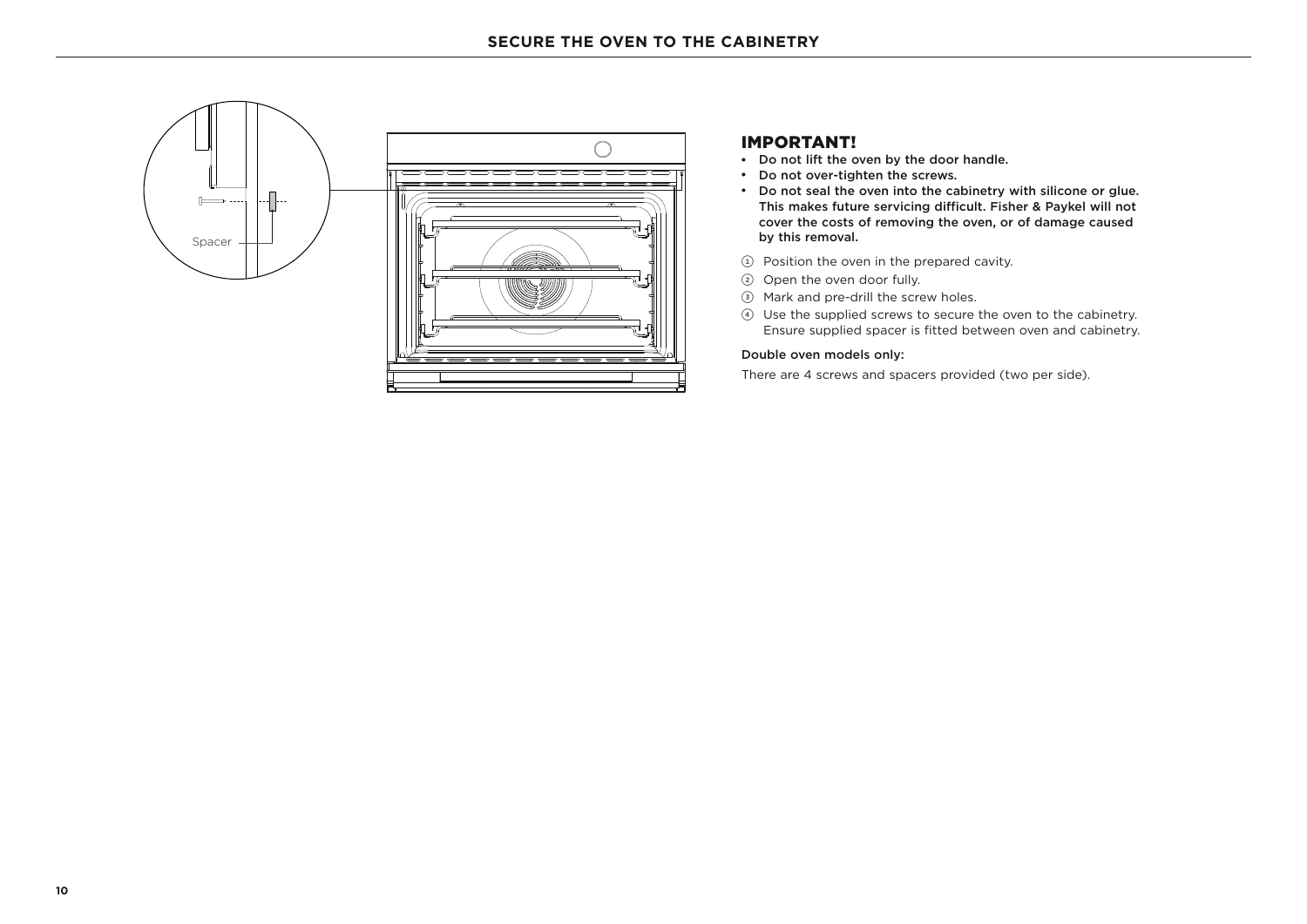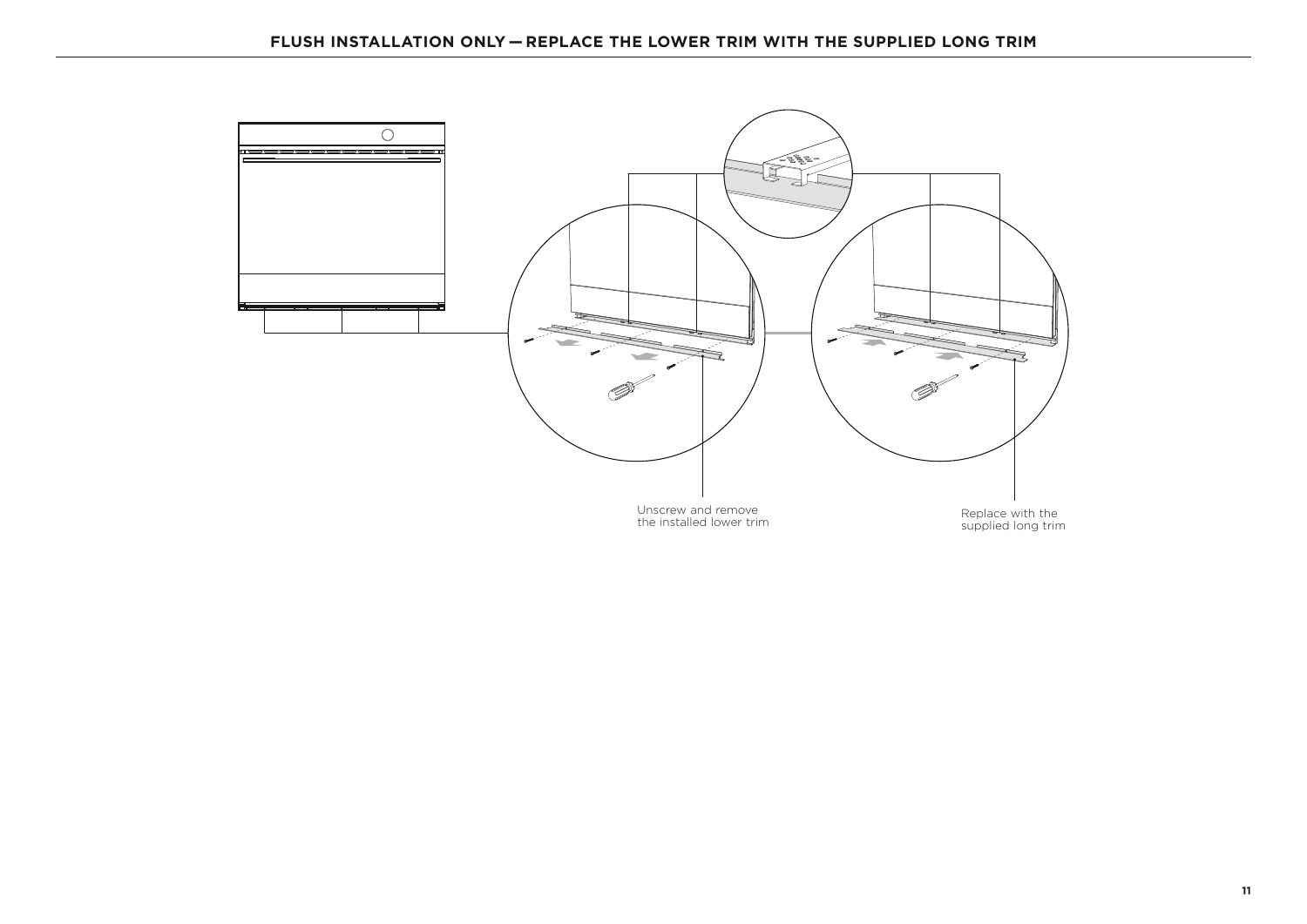### **FINAL CHECKLIST**

| Ensure the oven is level and securely fitted to the cabinetry.<br>Turn the power to the oven on. The display should light up and show 24hr.<br>Set the clock following the instructions in the 'Quickstart Guide'.<br>Check the lower trim is undamaged.<br>Turn the oven function to 'Bake'. Inside the oven cavity, the oven light should come on.<br>Air should blow out of the vent at the bottom of the oven.<br>Open the (lower) oven door slowly until it is fully open and check there is<br>adequate clearance between the bottom of the door and the lower trim.<br>This is to ensure correct air circulation. Should the lower trim become damaged,<br>Have you demonstrated the basic operation to the customer?<br>straighten the trim and ensure the oven door opens fully without obstruction.<br>Turn the temperature to 50°C. The temperature indicator should come on.<br>Ensure any cable ties and internal packaging has been removed from the oven cavity.<br>After five minutes, open the oven door: the air inside should feel warm.<br>Turn the oven function dial back to OFF.<br>Ensure all oven vents and openings are clear and free of any obstruction or damage.<br>Ensure the isolating switch is accessible by the customer. | TO BE COMPLETED BY THE INSTALLER                                                                        | <b>TEST OPERATION:</b> |
|--------------------------------------------------------------------------------------------------------------------------------------------------------------------------------------------------------------------------------------------------------------------------------------------------------------------------------------------------------------------------------------------------------------------------------------------------------------------------------------------------------------------------------------------------------------------------------------------------------------------------------------------------------------------------------------------------------------------------------------------------------------------------------------------------------------------------------------------------------------------------------------------------------------------------------------------------------------------------------------------------------------------------------------------------------------------------------------------------------------------------------------------------------------------------------------------------------------------------------------------------------------|---------------------------------------------------------------------------------------------------------|------------------------|
|                                                                                                                                                                                                                                                                                                                                                                                                                                                                                                                                                                                                                                                                                                                                                                                                                                                                                                                                                                                                                                                                                                                                                                                                                                                              | <b>IMPORTANT!</b><br>Failure to ensure all oven vents are clear may result in poor product performance. |                        |

#### Complete and keep for safe reference:

| Model                 |                                                                                                                                                                                                                                      |
|-----------------------|--------------------------------------------------------------------------------------------------------------------------------------------------------------------------------------------------------------------------------------|
| Serial No.            |                                                                                                                                                                                                                                      |
| Purchase Date         |                                                                                                                                                                                                                                      |
| Purchaser             |                                                                                                                                                                                                                                      |
| Dealer Address        |                                                                                                                                                                                                                                      |
| Installer's Name      |                                                                                                                                                                                                                                      |
| Installer's Signature | <u> 1980 - Jan Andrea Sterne Barbara (h. 1980).</u>                                                                                                                                                                                  |
| Installation Company  | <u>state and the state of the state of the state of the state of the state of the state of the state of the state of the state of the state of the state of the state of the state of the state of the state of the state of the</u> |
| Installation Date     |                                                                                                                                                                                                                                      |